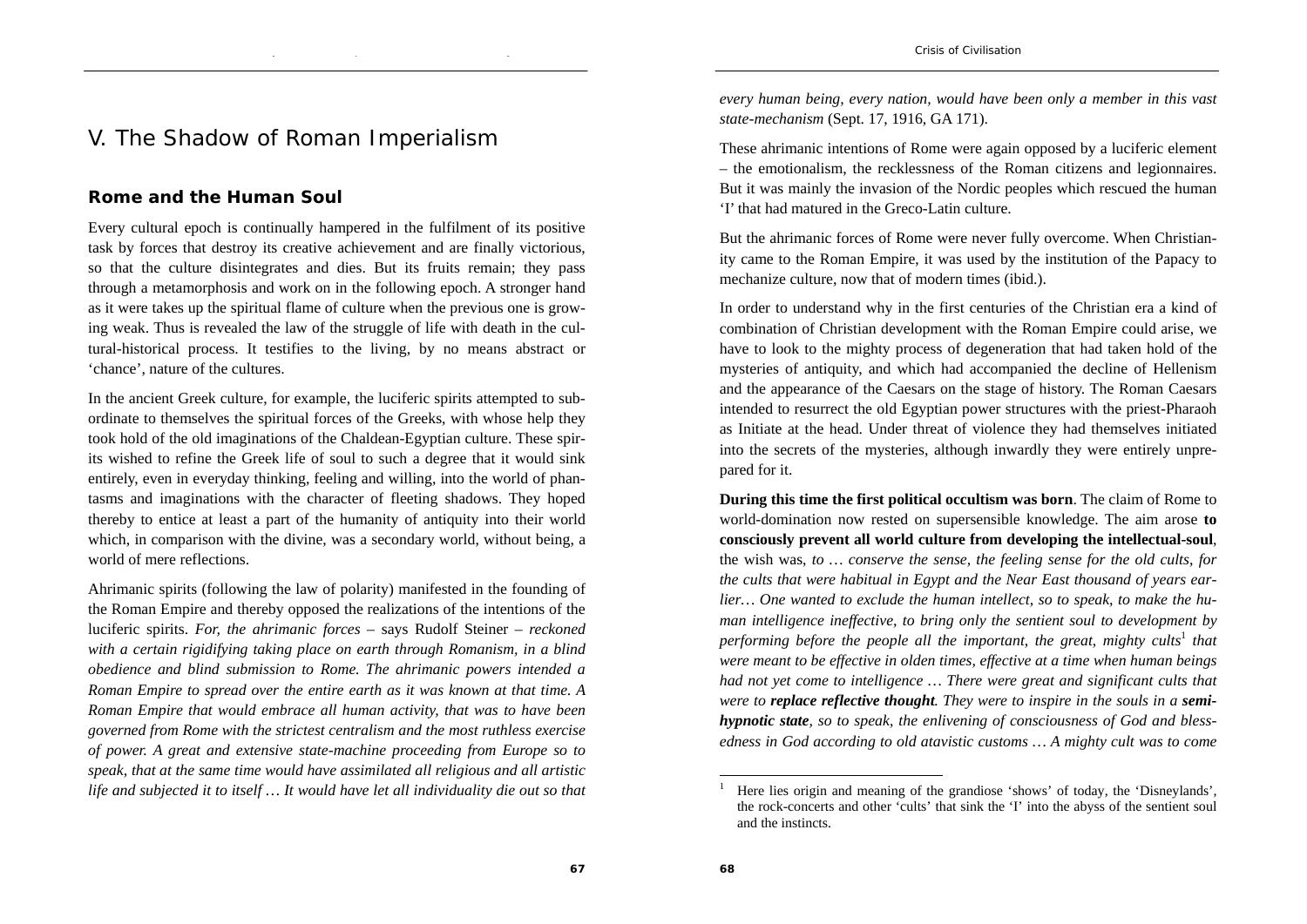*from Rome that would lower consciousness throughout the whole world by removing the possibility of the rational soul as well as the later consciousness soul. Whereas the* (Arabian) *academy of Gondishapur was to have given to humanity (before its time) the consciousness-soul, so as to cut off what was to come later through what was to happen in Rome … the consciousness-soul was not to be allowed to develop* (Oct. 13, 1918, GA 184).

Thus it was during the time of Augustus and also later. When Christianity came to Rome the enlightened Caesars recognized the mighty force hidden within it and immediately first attempts were made to put Christianity into their service, similar to what is attempted with Anthroposophy today.

Rudolf Steiner says that already under Tiberius, the successor of Augustus, *the politics began, which were followed by the initiated Roman Caesars towards Christianity. Tiberius openly proclaimed his intention to include Christ as a God among the other Roman Gods* (Apr. 17, 1917, GA 175).

Hadrian tried to carry further the work begun by Tiberius. But the Roman authorities were opposed to this since the form had not yet been found that would have been appropriate to falsify the nature of Christianity, a religion unacceptable to these authorities, and not only to them. *Why* – asks Rudolf Steiner – *did such a strong antipathy develop in Rome towards what had appeared as Christianity in connection with the Mystery of Golgatha and why did it follow out of these impulses* (of antagonism) *that the spirit was abolished* (at the Council of 869)?

*Things always have much deeper connections than we actually recognize. For the fact that Marx and Engels are Church Fathers will not be accepted by many people today;*<sup>2</sup> *but that is not a very deep truth. It does lead to a deeper truth if we consider the following: It was primarily Sadducees who acted in the courts of law through which the Christ was condemned by … people who wanted to anathematize, to do away with, all that came out of the Mysteries, … people who were frightened and horrified by every mystery cult. But they were the ones who had the lawcourts in their hands* (Mar. 27, 1917, GA 175). Theirs was the power in Palestine; but in turn they were slaves of Rome. They bought their official function and extorted money from the Jewish people.

The Sadducees sensed – for their senses were already made acute by ahrimanic materialism –, that what came into the world with Christ was in accord with the nature of the Mysteries and was mighty enough to destroy Romanism. The subsequent war of Rome against the Jews in Palestine therefore had as its goal to extinguish all those who had any knowledge at all of the traditions of the great Mysteries that were not doomed to decline.

*And there is a strong connection between this extinction* – Rudolf Steiner continues – *and the fact that the concept of pneumatic man (pneuma = spirit), the path to pneumatic man, was at first, I would like to say, blocked, closed off. It had become dangerous for those who, also from within Rome and Romanized Christianity, wanted to abolish the spirit. It would have become dangerous for them if many were still to be found, who out of the ancient schools of Palestine knew something about the paths to the spirit, who could still have testified to the fact that man consists of body, soul and spirit*. Such people were a hindrance if one wanted to create an outer order that excluded all spiritual impulses. *It would not have worked* (at all) *if too many people had known of the Mystery interpretation of the Mystery of Golgatha. For it was felt instinctively that that which was to develop out of Roman State was to contain nothing of the spirit. Church and the Roman State were wedded together* (ibid.). Thus a form arose in which the old Roman Empire could make use of the power of Christianity and falsify its nature.

This happened for the first time under Constantine, when the materialistic strivings of the Roman dignitaries, in harmony with the ahrimanizised strivings of the Sadducees, united with the luciferic heritage of the Roman Empire in order to hold humanity at a distance from the consciousness-soul. The word 'spirit' was not excluded from linguistic usage, but it was given a false interpretation. The situation did indeed take a dangerous turn when Lucifer and Ahriman ceased to cancel each other out under the phenomenon of the Roman Church.

Since then, *although the kingdoms of heaven are with us since the Mystery of Golgatha, the Imperium Romanum remained alongside in a descending development, in a decadent development. It remained what … lives in our midst in the present time, permeating the nascent forms of Christianity. That is the spirit of the old Imperium Romanum, the spirit of Roman Imperialism!* (Apr. 14, 1917, GA 175).

<sup>2</sup> In our time an understanding seems to be dawning in individual souls in connection with what is known as 'liberation theology'.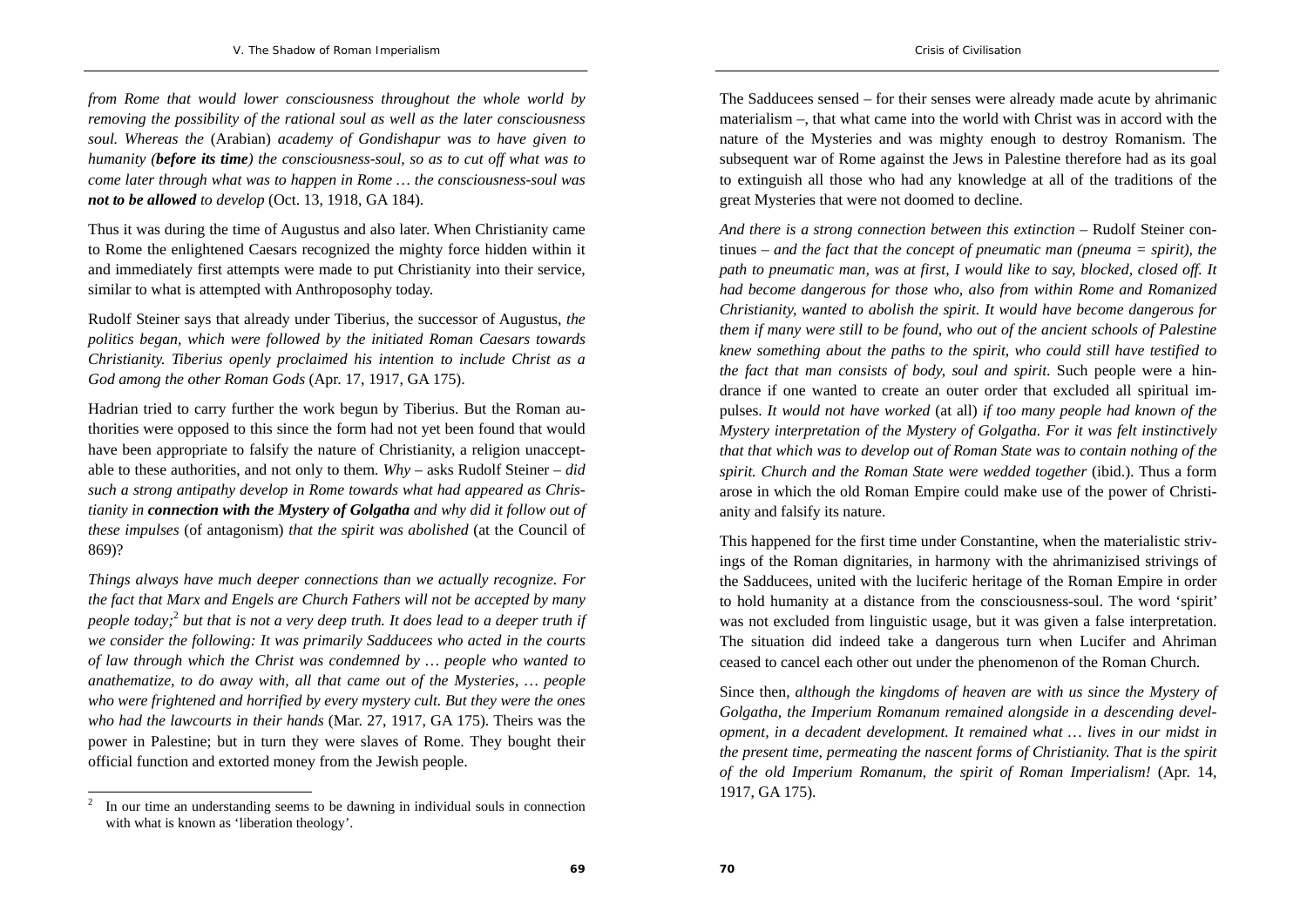Rome is rigidly set on retaining only that which is of use for the intellectual soul and which prevents humanity from striving towards the consciousnesssoul. But where this goal is achieved already, Rome tries in addition to restore the spiritual conditions of the epoch of the sentient soul, the Old Egyptian ep-

och with the priest-pharaoh.

The Greco-Latin element became dominant in the world around the  $13<sup>th</sup>/14<sup>th</sup>$ century, i.e. at the beginning of the epoch of the consciousness-soul. Rudolf Steiner says that from those centuries proceed the impulses that influence the events of the  $20<sup>th</sup>$  century. We will not understand our own time if we fail to gain insight into the great reciprocal relationships that have been prepared over a long time and flow today into the outer plane of life.

As the sun of the old Roman empire set, so did the shadows lengthen that it cast into the epoch of the consciousness-soul, pervading all the emergent state structures in Europe today. The entire character of the states brought into being by the Italo-Spanish peoples is attributable – according to Rudolf Steiner – to the after-effects of the third and fourth cultural epochs. *Particularly in the way, emanating from Rome and Spain, the cult borrowed from the Egypto-Chaldean epoch manifests itself as religion … This cultic-hierarchic, ecclesiastical element into which the Roman culture was transformed in the Roman Catholicism that streamed into Europe is one of those impulses which work on as retarded impulses through the entire fifth post-Atlantean period, especially through its first third … until 2135, so that the last waves of hierarchical Romanism will last* (into the beginning of the third Millennium) (Jan. 15, 1917, GA 174).

The scale of this impulse is truly astounding. And so it is often very hard to acknowledge that it is no more than a shadow of the 'Giant' from Goethe's fairy-tale of The Green Snake and the Beautiful Lily –, an atavism that does not want to depart this life. But this is precisely what it is, and Rudolf Steiner speaks of it in all explicitness. A longer quote from a lecture now follows, to which nothing need be added. If we take this statement seriously, we can no longer live with old conceptions. He says, *just as the first Mystery of Golgatha took place in Palestine, so the second was accomplished through Constantinism. For with the eradication of the Mysteries the Christ as a historical phenomenon was crucified, slain for the second time. For the terrible destruction that took place over centuries is such that it was not merely … a destruction of the greatest artistic and mystical accomplishments, but it was also a destruction* 

*of humanity's most important experiences. Only, one did not understand what one had actually destroyed in what had vanished outwardly, because the depth of concepts had already been lost. When the Serapis temple, the Zeus temple with their magnificent images were destroyed, people said: Yes, if this is destroyed, then the destroyers are right.*<sup>3</sup> *Because we have been told in the old legends: when the Serapis temple is destroyed, the heavens will fall and the earth will turn to chaos! But the heavens did not fall and the earth did not turn into chaos, even though the Roman Christians razed the Serapis temple to the ground, the people said. Certainly, the stars have not fallen … All the tremendous wisdom that spread mightier than the physical heavens in the eyes of the ancients; this is what fell with the Serapis temple. And this old wisdom, of which Julian the Apostate still sensed an echo in the Eleusinian Mysteries where the spiritual sun, the spiritual moon spread out above him and sent down their impulses … what the ancients experienced in the Mithras-Mysteries and the Egyptian Mysteries when, in the sacrificial rite, they experienced inwardly the secrets of the moon and the secrets of the earth as they take place in man himself when he … comes to knowledge of himself: this is what became chaos. It was true spiritually that the heavens fell and earth turned into chaos: for what vanished in these centuries is indeed comparable with what would vanish if we were suddenly to lose our organs of sense*. Rudolf Steiner concludes: *And we have to believe in the resurrection if we do not want to believe that all that vanished is lost altogether … But for this it is necessary that people take into themselves strong and courageous concepts …* 

*Crisis of Civilisation* 

*For people should feel that through karmic, World-karmic necessity centuries have been from certain points of view lived through in vain – of course only from a certain point of view is this a necessity –, that they were lived through in emptiness so that out of a strong inner urge for freedom the Christ-impulse can again be found … ; but people have to cast off the self-complacency in which they live so strongly today* (Apr. 24, 1917, GA 175).

It can hardly be hoped that the outer world has heard these words, still less understood them. But it must be a cause for amazement that even in anthroposophical circles, where esoteric Christianity is frequently spoken of, **a great deal is done to ensure that the coming centuries will also be** *lived through in vain*.

An unusually effective method in our days also.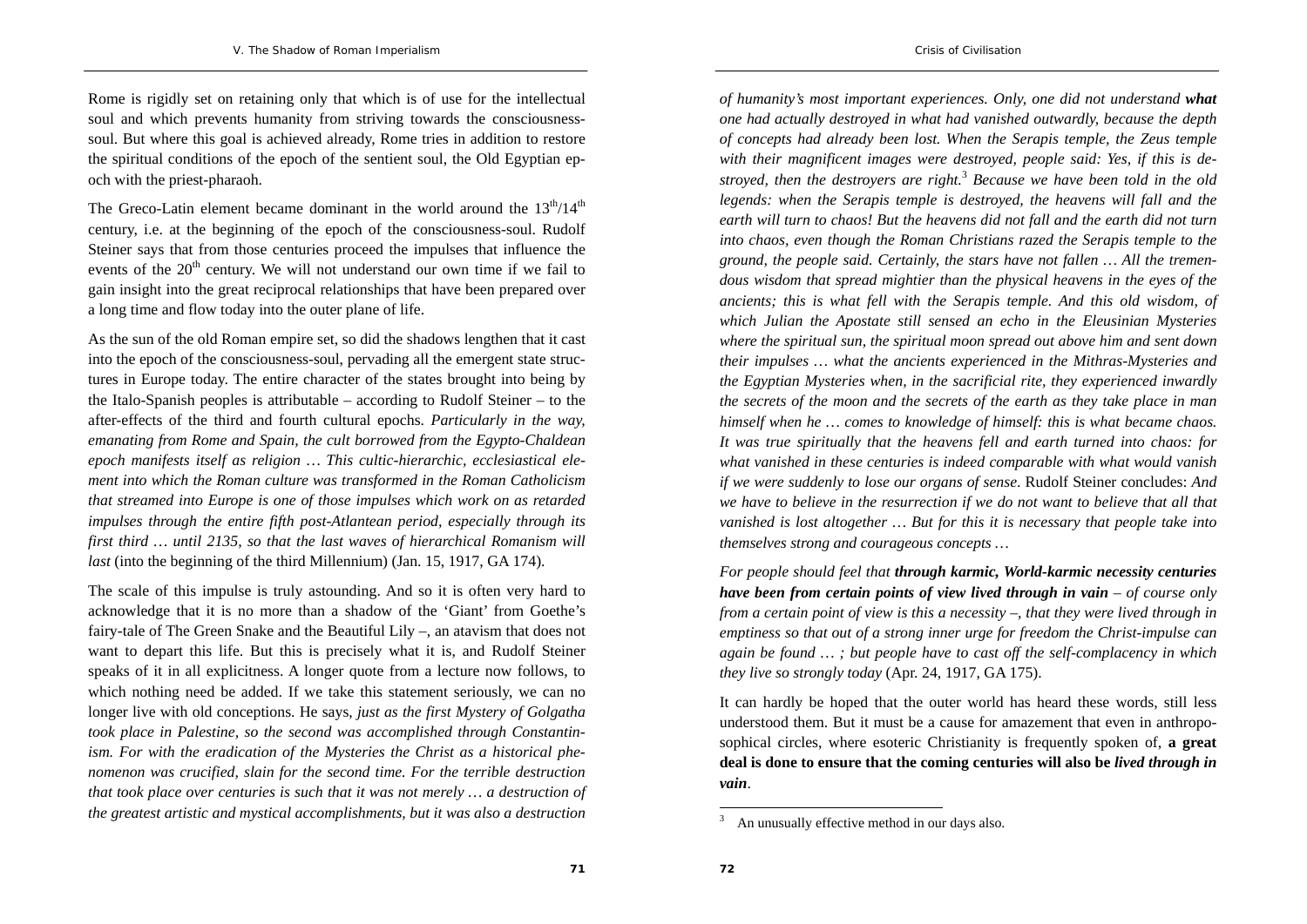Man has the tendency to think in alternatives. If he rejects the one, this is already a guarantee that he will choose the other. Only few are therefore able to understand that we owe *materialism to the Churches … And materialism will grow stronger and stronger if the Churches as religious confessional administrative bodies do not lose their power* (Sept. 8, 1919, GA 192).

Yes, the Church no longer destroys the sanctuaries of antiquity, but only because they are destroyed already. But it completely bars entry to the living culture of the **epoch of the consciousness-soul**. It does not oblige people to say that there is no God, but it clouds human consciousness, lets the place of God there, be taken by a luciferic Angel, who leads people to a materialism that is refined and consequently more difficult to eradicate (cf. Nov. 26, 1916, GA 172).

*Examine, but examine precisely* – Rudolf Steiner advises us – *the scientific literature of the Jesuits. In its attitude, its manner of conception, it is the most materialistic imaginable. It strives to keep knowledge entirely within the world of the senses and to strictly separate out the knowledge that has only to do with sense-observation, or with the facts that can be observed through experiment, from that which is to be the object of belief or revelation. No bridge may ever be built … between the realm of outer science and the realm of faith* (Sept. 21, 1920, GA 197).

Already in antiquity there was a circle of people inspired by Lucifer who, translated into the language of today, called themselves the *representatives of the material*. They made it their task to eradicate the burgeoning science of the time and to obstruct the path of human freedom. When, in those days, knowledge of the supersensible was taught the intention was to suppress all interest in sensereality. And just as in ancient times *one did not want mankind to descend completely to fulfil its earthly task, the intention now is to bind it to its earthly task, not to allow it to develop further from the earth. And those today who are the promoters of materialism call themselves 'spiritualists' or the priests of this or that faith, the representatives of the supersensible … Today the most powerful source of materialism is not what came from Büchner, Moleschott or the fat Vogt, but this most powerful source is Rome and all that has anything to do with this centre of materialism … That the supersensible was to be conquered for humanity through Rome is the world-historic lie of modern times, and this has*  *to be recognized clearly and precisely*! (ibid.). The Protestant and Evangelical Churches are in agreement with Rome on this last question.

## **Jesuit Catholicism**

The last third of the Greco-Latin cultural epoch (until 1413) was altogether pervaded by attempts to prove that it is impossible to understand by means of human concepts what happens in spiritual reality, that the spiritual world can be known only through revelation. Thus the power of the Church was consolidated, and with it the dogma that the spiritual can only be believed.

With the transition to the epoch of the consciousness-soul faith grew weaker and finally the supersensible began to be rejected altogether. It was now assumed that man had simply invented the supersensible. According to the guardians of faith of the previous epoch, any mention of the supersensible led unavoidably to heresy and errors; only the world of the senses is knowable. *The modern Marxist, the modern social democrat, who is the rightful son of this attitude that is nothing other than the consequence of Catholicism from earlier centuries, says: all science worthy of the name can only be concerned with physical-sensible events. There is no spiritual science because there is no spirit; spiritual science is at most the science of society, the science of human life in community* (July 30, 1918, GA 181).

Here lies the origin of the actual 'liberation theology', which supports the Marxist movements in Latin America, and not only there. Of course the Catholic Church does not represent the whole of Christianity; even amongst the Catholics there are people who in their way of thinking follow mediaeval German mysticism and who have kept alive a faith in the living God. But we are speaking here of the world-historic role of Latinism, of its innermost nature, with which is permeated the entire religious-occult-political activity of the Papacy. Its nature is such, that since Paul  $IV<sup>4</sup>$  we have 'Jesuitic Christianity' (Nov. 1, 1916, GA 292).

<sup>4</sup> Became Pope in 1555. He had clothing painted on the figures of the *Last Judgment* of Michelangelo. The Inquisition raged in Italy with especial cruelty during his reign. He introduced the 'Index librorum prohibitorum'.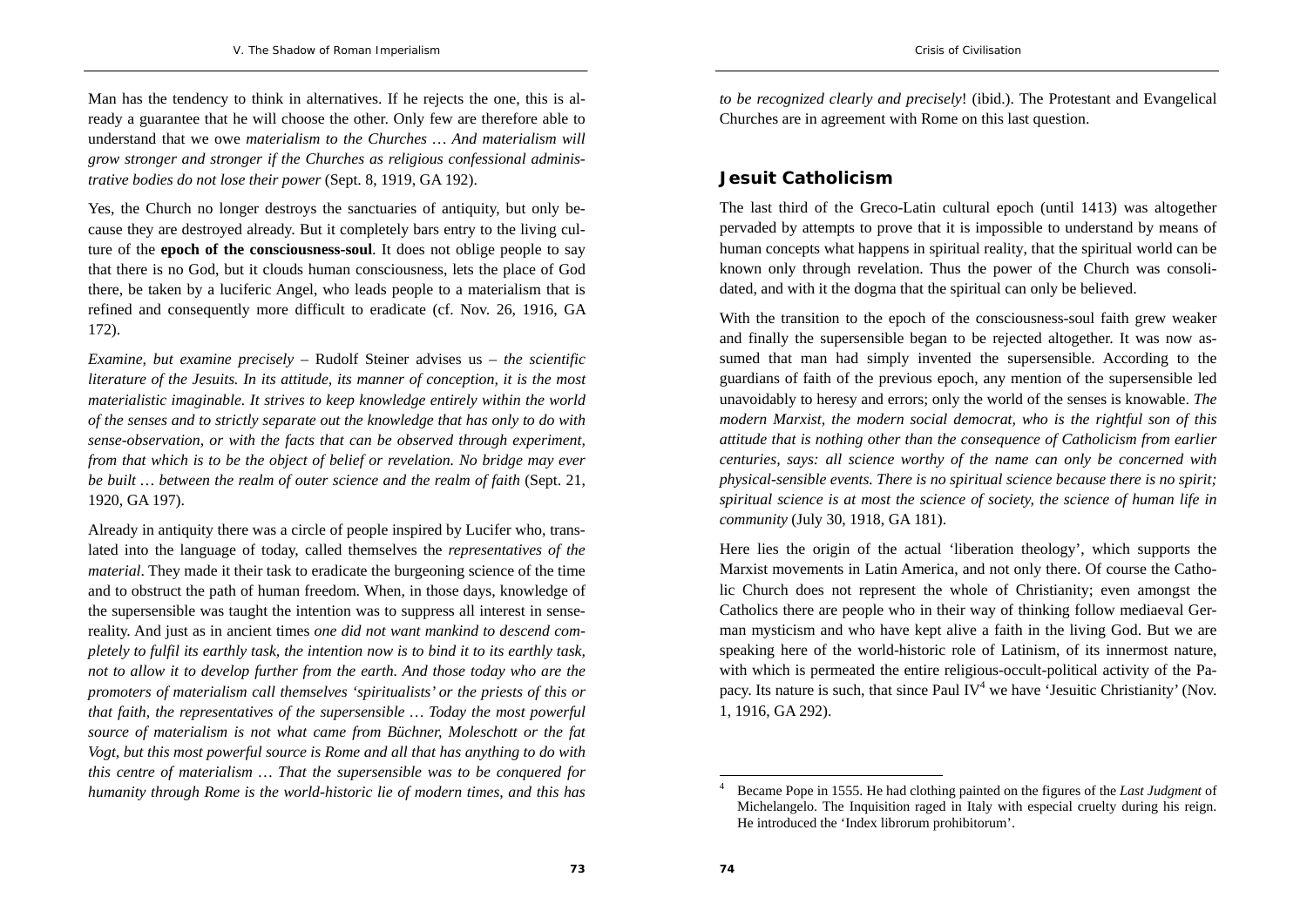What kind of Christianity is this? Rudolf Steiner gives a truly depressing answer: *the society of Jesuitism, the purpose of whose existence is, basically, to drive the Christ-picture out of the Christ Jesus-picture and allow only Jesus to remain, as the* tyrant over developing humanity (Aug. 6, 1918, GA 181). In his lecture-cycle *From Jesus to Christ*<sup>5</sup> Rudolf Steiner describes the occult preparatory training of the Jesuits, which is a kind of initiation, since the future Jesuit has to go through a strict will-training, without which he is not allowed to participate in any activity in the world.

The novice has first of all in deepest isolation to imagine a person who has made himself guilty of sin and who awaits a terrible punishment. The feeling has to ripen within him: *this is I myself, who came into the world and abandoned God and exposed myself to the possibility of the most agonizing punishments*! When this experience has been led to the level of imagination it is followed by the picture of the God of mercy who after a time becomes Christ who atones for the apostasy of men. The contempt for earthly existence has to transform in the pupil to a feeling of humility and of despair. The pupil lives for many years in strict discipline, painting in his imagination the pictures from the life of Jesus Christ. They are to work directly on the soul, **without the involvement of thinking**. According to the law of polarity, such exercises strengthen the will.

On the next level the pupil concentrates his attention on the picture of Jesus, no longer of Christ, holding sway over the entire world. Jesus becomes the ruler over this world, as he would have become, according to the Gospels, had he not resisted the temptation in the wilderness. The future Jesuit experiences at this stage the following imagination: in the plain before Babylon he sees Lucifer reigning supreme, seated on a throne amidst smoke and flames. He is sur-

5

rounded by hosts of fallen angels. Here the soul has to *completely … immerse itself in the imagination of the danger proceeding from the banner of Lucifer*. Thereupon he sees another picture: *Jerusalem and the plains surrounding Jerusalem, Jesus the King, his hosts around him*. He sends them into battle and they scatter Lucifer's hosts. Jesus becomes Ruler of the entire earth: his banner is victorious over that of Lucifer.<sup>6</sup>

Out of this supersensible experience the Jesuit concludes: we are the hosts of Jesus who is to become Ruler of the whole world. For a soldier of King Jesus it is a dishonour to betray his banner!

With the help of such exercises a will is acquired that can work directly, violently, on the will of another human being (Oct. 5, 1911, GA 131). When this is grasped, it is easier to understand the success of the Jesuits in the world. Their activity extends everywhere. And if during the 'Perestroika', on the wave of supposedly religious revival in Russia, we suddenly hear: *Jesus – our General*!, we can imagine what this means and who is the inspiration behind it. The Jesuits put Lucifer in the place of Christ; consequently Ahriman is in Lucifer's place. They sin against the Holy Spirit, says Rudolf Steiner.

Catholic Rome initially opposed the founding of the Jesuit Order despite the fact that it stood in unconditional submission to the Pope. The Order was later prohibited, but Frederick II of Prussia and Catherine II of Russia rescued it. It became one of the most important factors in the meta-history of modern times, because there stands behind it a spiritual leadership of which the members of the Order are conscious.

Jesuitism lives by the power of the kind of authority that weakens human beings; and only among the weak can the Papacy consolidate its power in the epoch of the consciousness-soul. Today the task of the human being is, by virtue of his 'I', to transform the astral body into the highest soul-member, in which he experiences universal-human interests as his own. Love for the other will then arise on the basis of an understanding of the unity of the destiny of all humanity. But the power is given to the Jesuit – the soldier of Jesus –, *to put his words in such a way, so to direct the manner of his speech, that what he pre-*

*The Nachrichtenblatt* No. 61/1995 published an intense controversy on the question whether the French National Society could, without being harmed, hold a conference in a Jesuit Centre. Thomas Meyer, for example, argues: '*With the help of Steiner's lecture-cycle 'From Jesus to Christ', in which Steiner contrasts the Christian-Rosicrucian (and spiritual-scientific) path of schooling with the Jesuit training, we could try to form a clear picture of what occult-spiritual potency is inherent in the Jesuit principle of initiation. It is peculiar that just this cycle has in parts been twisted and falsified in a quite incredible way in the only published French version to date. The expressions 'Jesuits', 'Jesuitism', 'Jesuitical' appear nowhere in the translation. The unspecified 'Order' is even said to 'rightfully call itself a Christian path … '* (Publisher's Note).

<sup>6</sup> This theme is taken up in the novels *The Wrath of God* and *Death of the Planet* by W. I. Kryshanovskaya, a writer of the theosophical stream who claimed that a spirit dictated her works.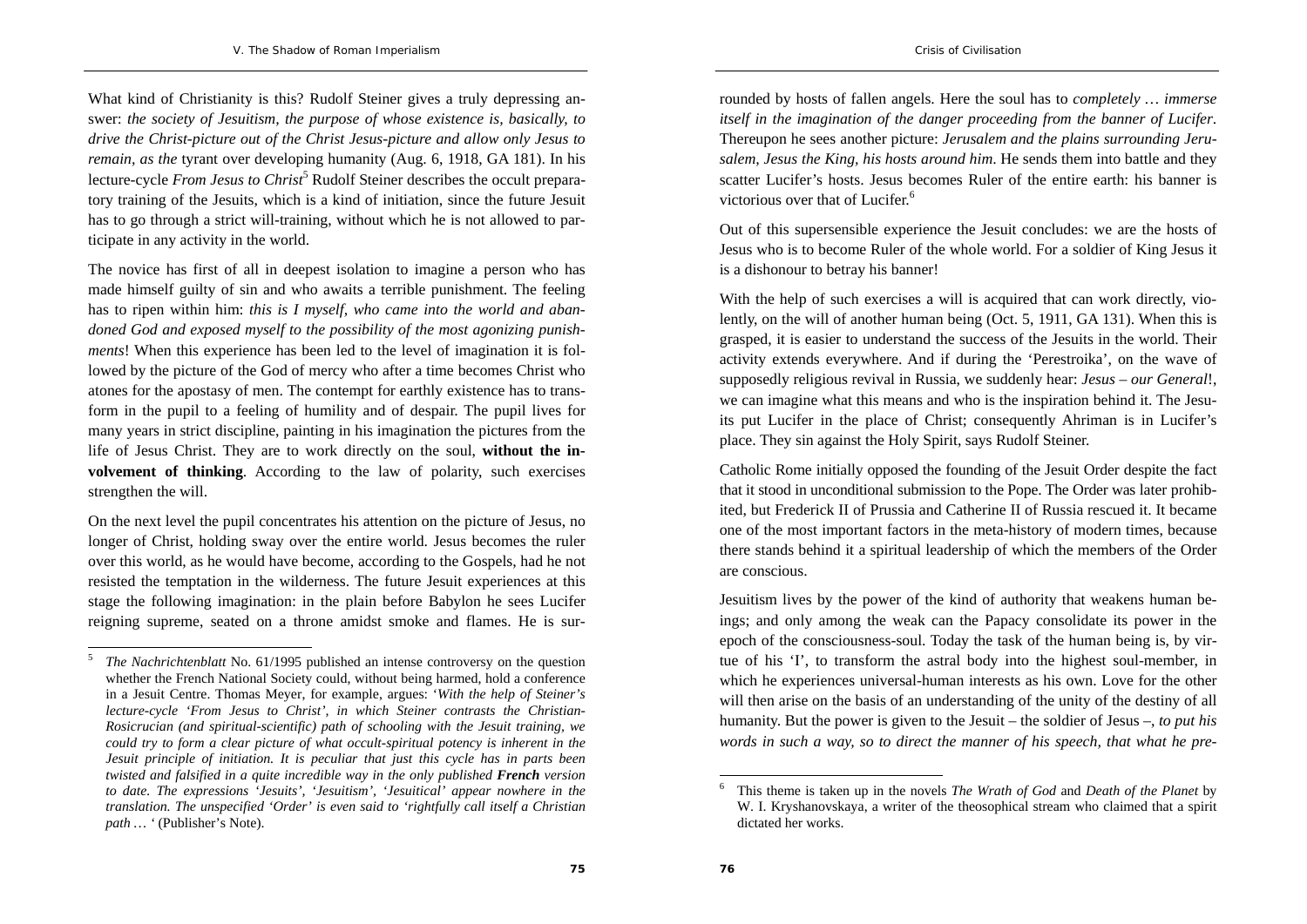*sents or what he does, insinuates itself, one might say, into the astral impulses of man* (May 9, 1916, GA 167). This way of working is hypnotic in character.

Jesuitism works on a large scale. Among today's physicians we see a Jesuitism emerging that barely differs from Jesuitism in the sphere of dogmatic religion. We see how one **strives out of a certain medical dogmatism to increase the power of the medical profession** (Oct. 10, 1916, GA 168).<sup>7</sup>

In research of outer nature the Jesuits are opposed to seeking the spirit there. As scientists, they are *the most extreme materialists … they try to keep the spiritual as far away from natural science as possible. You can observe this tendency at work down into the study of ants by Father Wasmann* (May 8, 1920, GA 201). And – we would add – to the 'scientific' principles of biology over which a fierce battle was waged in the period of Stalinism.

Jesuits are not only active where they are themselves present. Through many and varied channels they can also work in places where entry is forbidden them. Therefore nothing is achieved through refusing them permission to travel into a certain area. Only through spiritual science can we understand what is involved here. According to Rudolf Steiner, their activity cannot easily be made visible since various little-known channels must be indicated through which their influence is spread. An example will help us. Rudolf Steiner speaks about the founding of the Jesuit State in Paraguay in 1610.

On their journey over the waterways in the interior of the country the Jesuits made the tones of beautiful music resound everywhere, in order to mix *into the musical, into the vocal element much of what they knew well from their practice and that spread, so to speak, between the waves of the tones and the voices, something that may be regarded as belonging to religious cult, to sacramentalism.*<sup>8</sup>

*The result was that the Indians came completely of their own accord. They assembled in large numbers and it was not long before the priests had gathered a great crowd of people into … a kind of state, which they in their own way permeated with organization*. They introduced a strict working-regime. After the militarized assembly for morning prayers (Trotsky intended to create something similar in Russia – a 'work-army') the Indians went out into their fields, bearing an icon of the holy Virgin Mary before them. The image of Mary was placed in a generally visible spot during work and was borne back to the settlement in the evening. Everything was pervaded by the cult, by sacrament. Thus the actions of the priest went directly into the astral body of the Indians, and he was so prepared that the entire state-structure was immersed in an aura of symbolism, of the sacramental. (It should not surprise us, therefore, that many people in Russia today simply cannot live without the Communist Party.)

The only punishment was the form described in the utopian schemes of Thomas More and Campanella where a person is hanged for not long enough – until he is conscious that he must hang himself. ('Confessions' of the accused in the notorious trials of Stalin's time).

*There one worked* – concludes Rudolf Steiner – *into the astral body, and then the brain vibrated with it … through these musical and other cultic acts, the Indians were tied to the vibrations coming from these acts. They basically became complete members within a common astral aura* (May 9, 1916, GA 167). In other words, it was black magic practised on the scale of an entire state, putting man into the condition of group-soul of that far distant epoch in which he was not yet man, but man-animal. The same experiment, we may add, is done in Russia.

The principles of the Jesuit plan of a world-order have been impressively described by Dostoyevsky in the Legend of the Grand Inquisitor (*The Brothers Karamazov*), by Vladimir Nabokov in the novel *Invitation to the Beheading* and Zamyatin in the novel *We*. All these works are critical in their aim, warning humanity of the approaching danger. But Russian literature has another novel

We would like to bring a quote from Lenin for further consideration of the reader: *The socialist order of society can only be enforced if we succeed in socializing healthcare*.

<sup>8</sup> They worked in a similar way in the Soviet Union. A large association of composers and poets was created (Dunajevsky, Bogoslovsky, Isaakovsky, Matussovsky, Rozhdestvensky, Frenkel, Solovyov-Sedoi, Pakrass, Fradkin and others) who were able to 'listen', to recognize – by means never clearly understood – how the soul of the Russian people reveals itself in the musical and poetic element. They even created the so-called Treasury of Russian Folksong by applying this knowledge. They

wrote poems and composed songs that were gladly sung by the entire nation, for they seemed indeed to be close to the soul of the Russian people. But with these songs the Bolshevistic ideology crept into the souls unconsciously. We can hear today how similar songs are created and sung in Israel. Without understanding the language, we can still know what is being sung.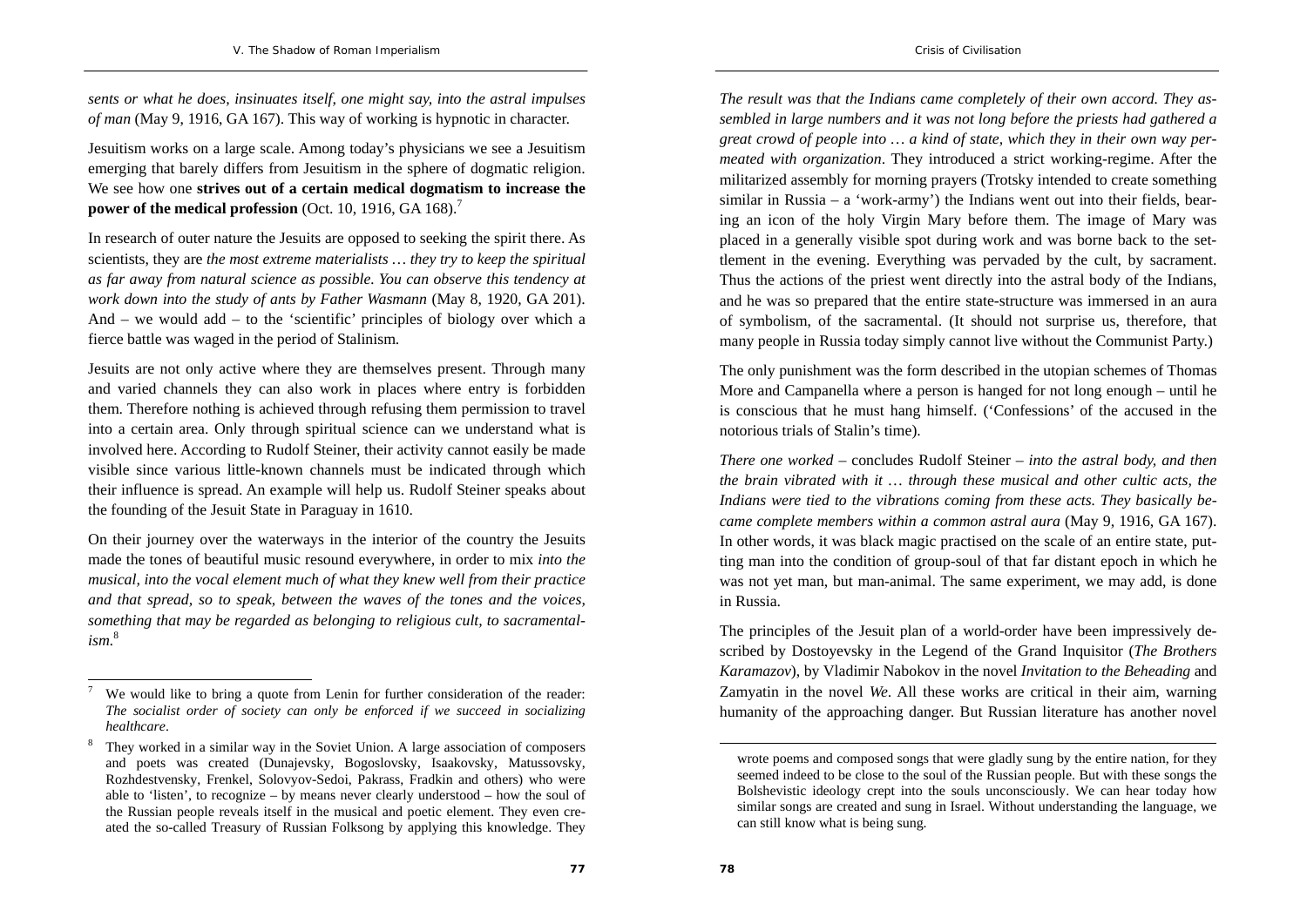on the topic that is not critical but apologetic. It is *The Earthly Paradise*, written by K. S. Mereshkovsky (not to be confused with the famous D. S. Mereshkovsky). The novel appeared in Russian in 1903 – albeit in Berlin – and will be hardly known to any specialist today.

K. S. Mereshkovsky claims that he arrived, on the basis of considerations of his own, at the Jesuit plan of a new world order and regards this plan as the best that humanity has ever conceived. The way he describes this plan in his novel is an absolutely brilliant illustration of what we have so far gathered from Rudolf Steiner's words. But we are not sure whether the author was so naïve as he tries to appear, and the fact that the novel was published as early as 1903 is certainly of extraordinary significance.

Mereshkovsky writes in the foreword that he represents a world-view which he calls 'Terrism' (from Latin terra = earth). It is to be accepted by everyone, regardless of personal viewpoints – whether idealistic, theosophical etc. Accordingly, people have *not only the right but the obligation – an obligation placed upon them by reason and logic as well as by their feeling, their compassion for human beings – to be exclusively interested in earthly things; to occupy themselves with these alone, and to leave it to the inhabitants of heaven – should such exist –, to devote themselves to heavenly things.* The organizing of earthly things, however, should be placed in the hands of only a few. He calls such a social order *paternalistic*.

The novel has been given the form of a Utopia, and this form allows the author to carry it to its logical conclusion, to the most extreme consequences of what existed already in his time as an idea, but which in our time creeps out of every corner taking on a thousand forms in philosophy, sociology, art, politics and, finally, social actions.

The hero of the novel, close to drowning in the ocean, loses consciousness and finds himself in a future world, in the  $27<sup>th</sup>$  century,<sup>9</sup> a time where – to put it simply – Jesuitism reigns over the whole world. The earth's population has shrunk to a few million, living exclusively in the equatorial zone; in a warm climate where living-conditions do not demand a complicated technology or a high level of production.

The human beings are extraordinarily infantile. All day they play various games; they are of youthful freshness, spontaneity, and show child-like trust. They live together in small communities, looked after by a few mentors and teachers. In addition there is the caste of slaves whose task is the service of all. In most respects the everyday life of this 'happy' humanity reminds us of antiquity, but works of art are missing and only **mechanical** music is played. (The author describes this in 1903!)

The hero of the novel has a conversation with the mentor of a community and is told how it was possible to bring the world to this blissful state. The  $19<sup>th</sup>$  century, he says, *bore the mark of indecision, it was a mixture of science and blind faith, inventions of industry and militarism, of capitalism and socialism, the heightening of national consciousness and the emergence of cosmopolitanism*. Gradually a striving for *education to be the same for everyone* crystallized out of this and impressed its stamp on the entire  $20<sup>th</sup>$  century. *In the middle of the <sup>20</sup>th century intermediate education was compulsory for all citizens in many countries*. As a result, the masses of workers had *considerably more knowledge than they had bread to eat*. The equality of education brought with it a longing for social equality. Countries began to adopt a socialist order. But not all countries joined this movement: England, America, Germany were *set on putting these 'dreamers' into their rightful place, and this did not take place without bloodshed*. (All this written in 1903!)

Since the changes were based not on moral ideals but only on material calculation, *the inhabitants of the poor countries migrated into the rich countries … until life there became so cramped, and such a surplus of labour existed, that one began to squeeze out the immigrants, made further entry more difficult for them and at times refused them altogether*.

The solution of economic and other problems was hindered by the human egoism that had become necessary in previous centuries in the fierce struggle for survival, but which was completely out of place under the new conditions. The destructive spirit of individualism and heartlessness was especially marked in the Anglo-Saxon race *which in the 20th century had extended its rule almost over the entire earth*. The earlier struggle between individuals now gave way to the struggle of *human groups, each with its own irreconcilable interests, the struggle of economic blocs*.

<sup>9 &#</sup>x27;Utopia' sounds similar to the word for 'drowning' in Russian –'utopitj'. In the true sense of the word 'útopia' – drowning – takes place.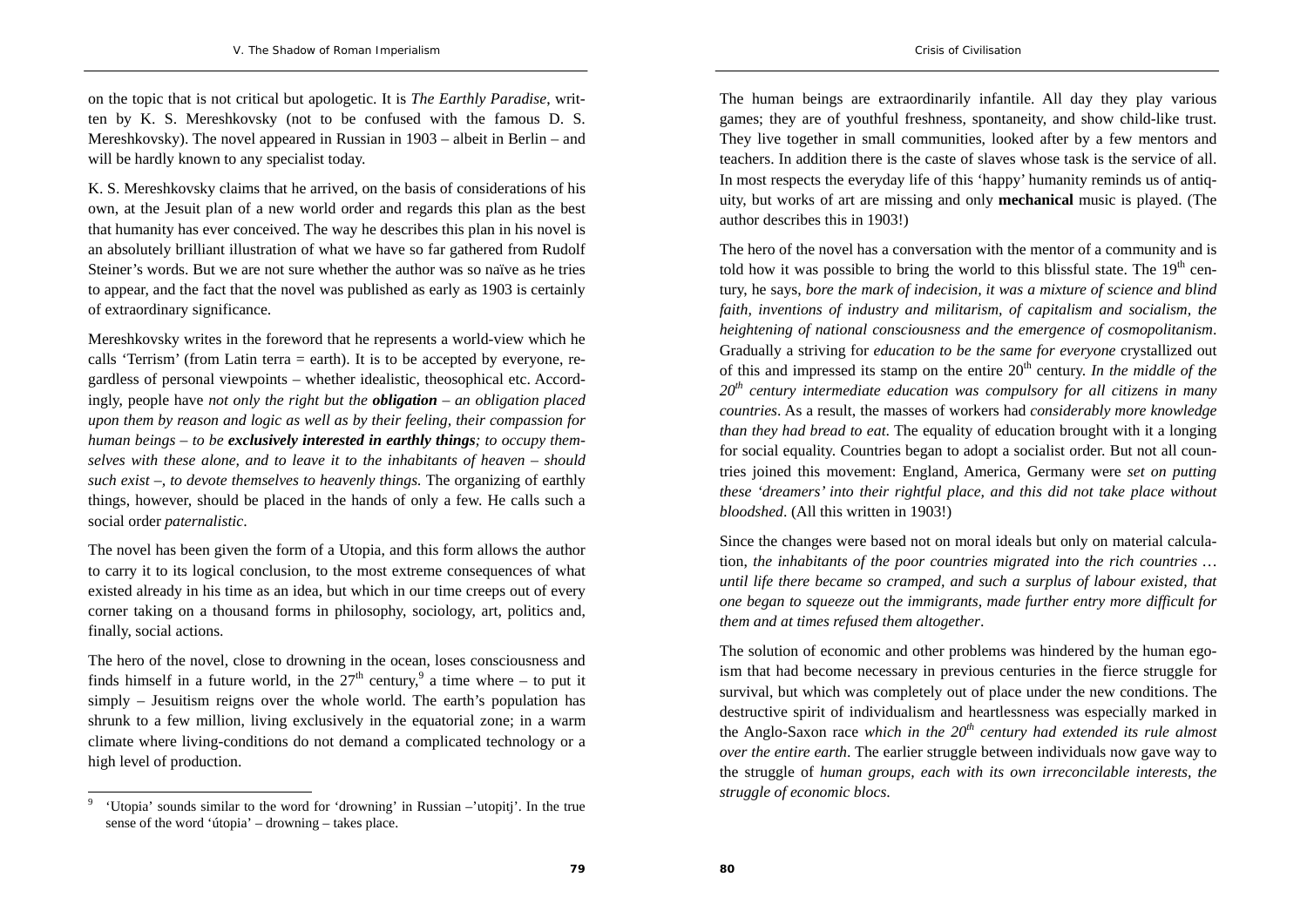The Anglo-Saxon race based its world-domination on the socialist principle. But in order to be able to retain power and let others work for it, this power had to be expanded without limits, which finally led to the moral decline of those in power. Everything went back to its former state: nothing was left of the socialist order – banks, shares, usury, bankruptcy, luxury, gluttony, drunkenness etc. returned.<sup>10</sup> *And life flowed on aimlessly, without faith and trust, without hope of finding a way. Humanity lived 'on bread alone'. But such a life was more than men of so complicated a spirit could bear; for them it was worse than death*.

Terrible times began. Those who became aware of the hopelessness of their situation sank into despair. *But despair is the mother of bitterness, and this was everywhere present. All concepts became blurred; hatred took hold of people and turned them into animals … Truly, the time had come that is described in the Apocalypse … But no trumpets sounded, one could only hear the groans of desperation and curses*. (An exact description of what is happening in Russia today.)

And now the secret Society arose and made a resolve to put an end to suffering humanity. The members of the Society bombed cities, poisoned rivers and caused epidemics to break out. An agent *without smell, taste and colour* was discovered, that made men infertile. The *Society of destruction*, renamed the *Society of Renewers*, decided to eliminate by means of this agent all people whose hereditary make-up was not impeccable. First they wanted to make an experiment in one country. For this purpose the Congo was purchased from the *Latin Alliance* (philosophical reflections appended to the novel by the author make it clear that he actually means Paraguay!), and *experiments were made there openly in the artificial selection of human beings*. But the Anglo-Saxons prevented this from being carried through to its conclusion. A wave of genocidal persecution swept through the *Congo*, but was unable to cause harm to the *Society*.

*Thanks to our wealth* – the mentor tells the hero – *and our unity we were able to infiltrate our own people and our enemies … We had made the resolve to destroy all Asiatics without exception. Neither the Mongols nor the Negro race was to be part of the new, renewed humanity … The complete extirpation of the Semitic race and, beyond that, nations such as the Armenians, Persian, Syrians* 

*etc. was planned, as from time immemorial they had been degenerate through and through … whose character, steeled through millennia of hereditary succession, it would not have been possible to change by any kind of artificial selection*. (It may be remarked here that we, matured by the events of this century, can no longer call the 'imagination' of our writer 'unbridled'. As a result of certain 'noises' in the brains of progressive intellectuals, a society for the development of a new science, 'eugenics', was founded in London. A eugenicsocialist experiment on a large scale was carried out, from Lenin to Pol-Pot, in which entire strata of society, the flowers of nations, were declared unfit for the creation of the *new man* and were physically annihilated.)

*The nations were horrified* – continues the mentor –, *when they recognized our intentions and saw that humanity was melting away like snow in the spring sunshine! They remembered how it had been earlier and, filled with hatred, began to search for us … We were considered monsters, we were declared outlaws*. But it was already too late. The nations were dying out, the members of the 'Society' were multiplying unhindered. The whole affair was accelerated by the invasion from Asia – the Chinese and Japanese – of Europe, America and Australia.

*Our brave, gigantic, magnificent conspiracy* – exclaims the mentor –, the *conspiracy of a handful of people against all humanity – was successful*! Now we stood before the task of creating a *happy humanity*. *We had to approach this task with clean hands*. It was also necessary to thoroughly cleanse our own ranks, stained by the work of mass-slaughter. (It is remarkable how exactly this corresponds to the speeches of the leader of the bloody Cheka – [the first name of Soviet-Russia's secret police; abbr. for 'extraordinary commission for the fight against counter-revolution and sabotage'], Dzerzhinsky, and their later practices.)

It was further decided that humanity should *consist of child-men, simple and naïve beings*. But as such they cannot be without adults, without protectors and leaders. *Out of the most backward, half-animal people,* it was *decided to create a special race of slaves in whom instinct reigns over consciousness and intellect.*

Theoretical principles of 'renewal' were elaborated, for example: *mankind cannot be happy so long as human beings are not born anew through artificial selection and become like children*. Such men cannot live happily without pro-

 $10$  What a thing to read in the '90's of the 20<sup>th</sup> century in Russia!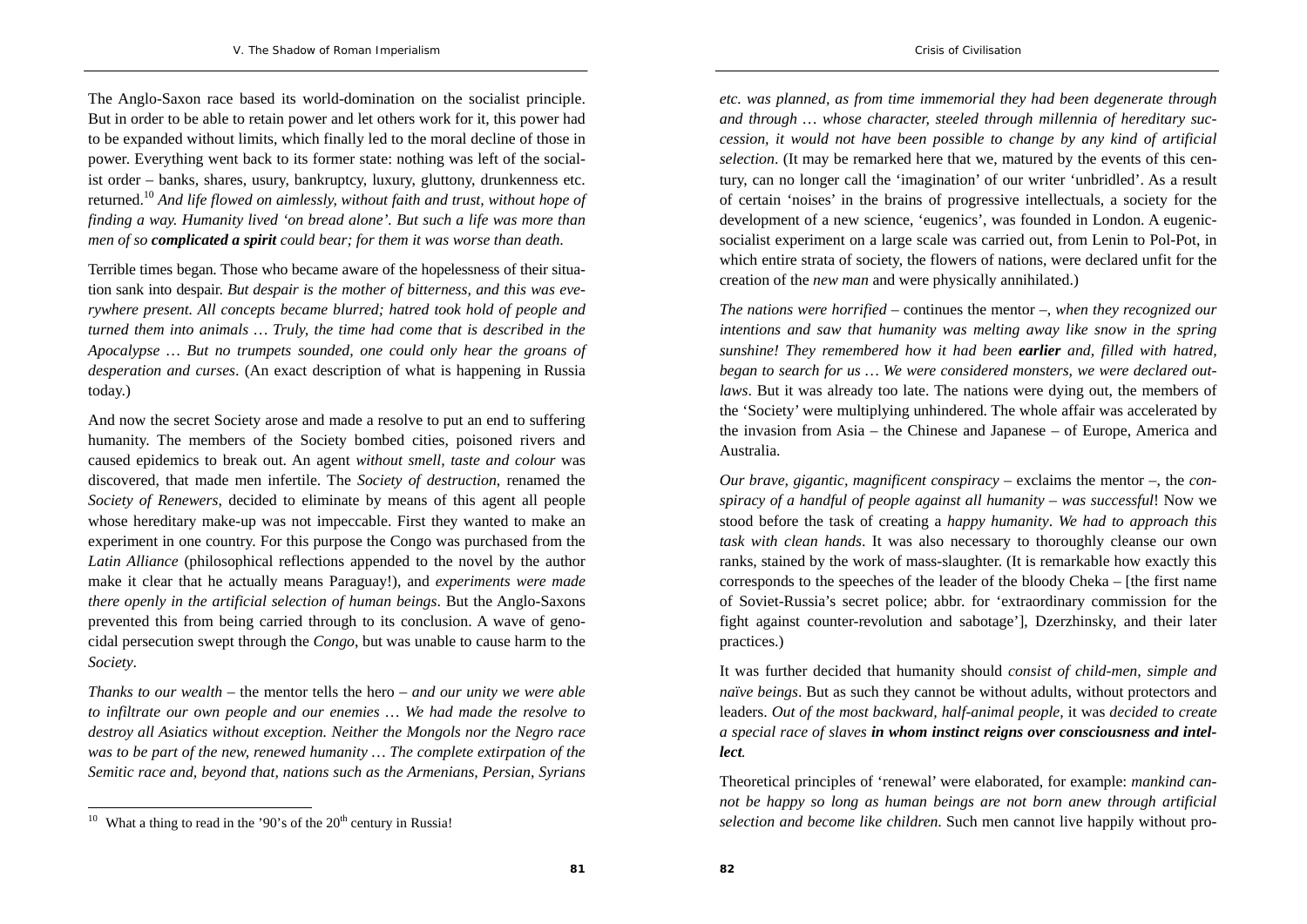tectors, or a simplified life, or without slaves, *because work has always been the root of all evil on earth*. The slaves, on the other hand, are to work without becoming conscious of their situation etc.

For the creation of a new humanity 650 women and 25 men of *the Latin race* with a minor admixture of Slavic blood (is the author paying tribute to his compatriots?) had been selected. Finally, however, one single man was chosen and by way of artificial insemination the entire humanity was begotten. (It sounds almost like the *Book of Genesis*!) This new humanity was few in number – there were only about three million people. Ten new commandments were ordained, including the following:

> Be simple and naïve like children. Live on earth in pursuit of earthly joys Love your protectors and listen to what they say. Do not seek to acquire your daily bread through work Do not revere progress: it bears hell within it. Do not multiply without the goal of artificial selection, etc.

After having heard all this, the hero, a person of the  $19<sup>th</sup>$  century who has awakened in the future earthly paradise and is held completely spellbound by it, expresses a doubting thought nevertheless: *Don't you think* – he asks the mentor –, *that you have lowered the level of the human spirit*?

*Oh, certainly, certainly*! – he exclaims – *we have indeed lowered the level of the human spirit! We have simplified it! Our friends (the new people are meant) will never scale the heights attained by men of earlier times – we will see to that! … All that we have done and will still do, all our principles, everything, absolutely everything is nothing other than the conscious realization of this fundamental idea, the greatest of all ideas ever brought forth on earth – the idea of the simplification of the spirit … Who knows, the power of this idea may grow still further and spread far and wide … maybe it will some day rule the universe …* 

*In men of earlier times the level of the spirit was too high; such a flight of the spirit, such a flight of thinking and feeling contradicted the nature of man, it was incompatible with life; incompatible with a happy life on earth*.

Then the mentor expresses something that, for people who with the help of spiritual science are able to look behind the outermost veil of life, is highly

interesting and symptomatic. He says: *But you are wrong to reproach us for doing nothing to prepare people for a possible further existence. For, even if everything is as you imagine it, our people will, upon entering another, a spiritual world as those that they are, i.e. as innocent and good children, most definitely be prepared for a new life whatever it may be. It will be a pure and unspoiled material from which one may easily form anything one wishes, and just in the preservation of this pure and unspoiled material lies the nature of our task … In this, too, we are right, when we have changed people into children, for 'theirs is the kingdom of heaven' as their great Teacher has said*.

If, however, it should turn out, the mentor concludes, that life in another world promises not only bliss but also holds sorrow in store, who knows *whether we will then not have to do the same work there as we have done here. Maybe it will be our task there, too, to simplify life, to lower the spiritual level with the aim of providing human beings with an albeit simple but constant happiness!* <sup>11</sup>

We wish to remark here that so far we have found nowhere in literature a more simple, convincing and impressive description of the world-encompassing intentions of Lucifer than in this unknown work by a mysterious Russian author. He writes that his thoughts are *ahead of their time* (in 1903), but that humanity, at a later time, when it has reached the threshold of absurdity on the path of progress, will look at them with different eyes. And this time has obviously arrived, but in another sense than that meant by the author. His thoughts serve once more as a confirmation of the fact that humanity sleeps, while Rome and the Jesuits, appearing today in the new form of the 'Opus Dei', are awake. Thanks to spiritual science we understand that political power cannot protect humanity from a reduction, a simplification of the human spirit. Only a spiritual battle can save us. Rudolf Steiner remarks: *Everywhere the Jesuits should be allowed to enter, but everywhere the possibility should be given to people in freedom to be as deeply informed in spiritual matters as the Jesuits are informed; then the Jesuits will do no harm. Only when one protects oneself and does not protect the other, but on the contrary fights against it, then Jesuitism will be dangerous. Jesuitism can be admitted everywhere if one lets the battle* 

<sup>11</sup> Kaspar S. Merezhkovsky, *Rai zemnoj, ili Son v zimnjuju noch, Skaza-utopija XXVII veka* (*The Earthly Paradise or the Winter Night's Dream – a utopian Fairy-tale of the*  $27<sup>th</sup>$  *Century*). Berlin, 1903 Friedrich Gottheiner-Verlag), p. 47ff. – A new edition of the German version is available from Moskau-Basel-Verlag, CH-4009 Basel, Switzerland; 1997.